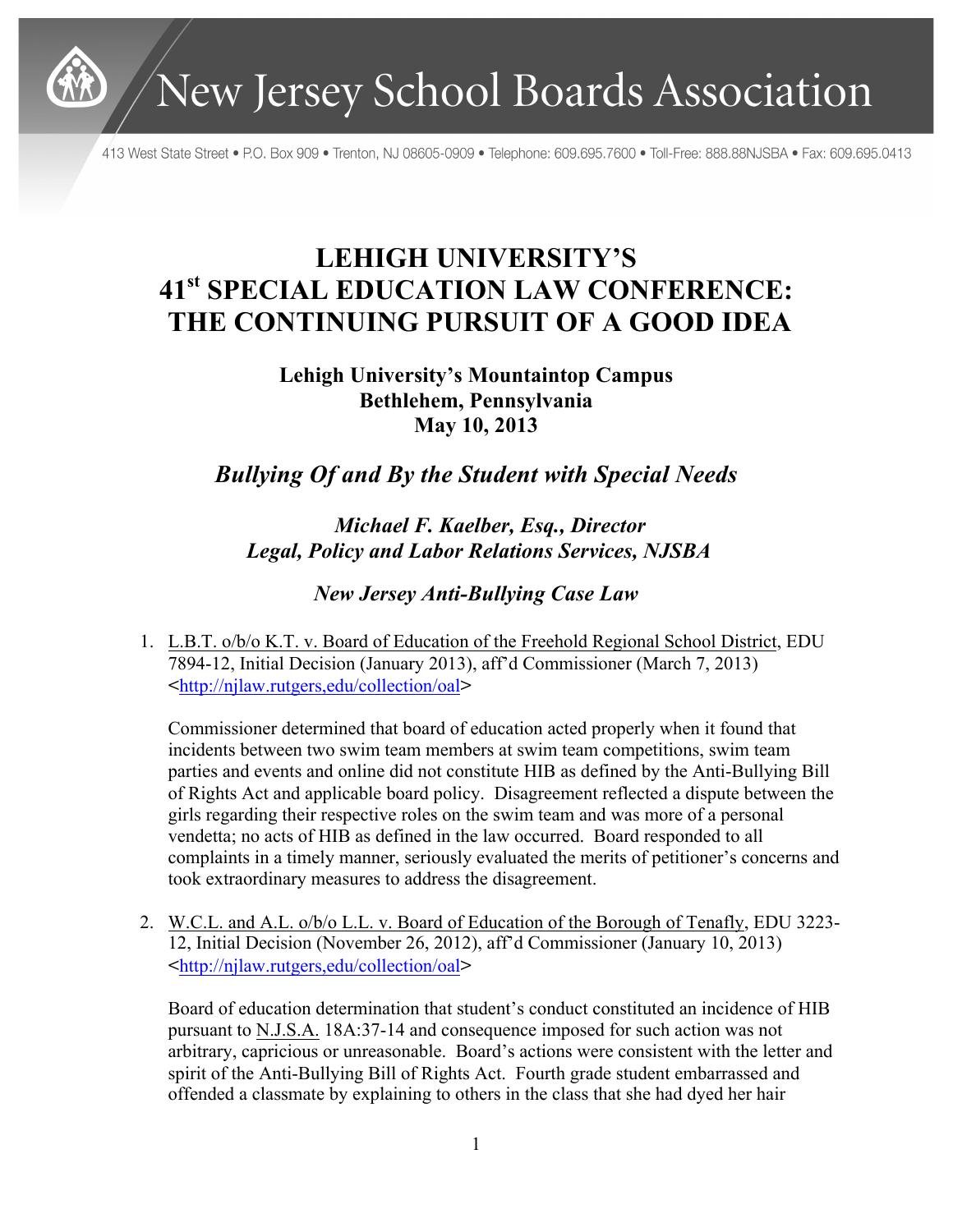because she had head lice. Student was given a learning assignment, reading and discussing a book entitled "Just Kidding" at lunch with anti-bullying specialist. No other discipline was imposed.

3. J.M.C. o/b/o A.C. v. Board of Education of the Township of East Brunswick, EDU 4144- 12, Initial Decision (November 27, 2012), aff'd Commissioner January 9, 2013 <http://njlaw.rutgers,edu/collection/oal>

Board of education's determination that student's conduct constituted an incidence of HIB pursuant to N.J.S.A. 18A:37-14 and the school district's HIB policy and consequence imposed for such action was not arbitrary, capricious or unreasonable. Sixth grade student insulted and demeaned a fellow classmate in gym class by saying that he "danced like a girl" and called him "gay." Comments pertained to student's gender and sexual orientation, were verbal acts motivated by distinguishing characteristics and substantially interfered with the rights of another student. Student was given a three day detention, consistent with the student's age and the fact that this was a first offense under the code of student conduct.

4. L.H. and M.H. o/b/o J.H. v. Deerfield Township Board of Education, EDS 9879-11 (October 12, 2012)

Student's IEP was appropriate and provided FAPE. In-district program provided an appropriate program and placement and enabled student to achieve meaningful educational progress. District is encouraged to consider appropriate modifications to student's goals and objectives. Parent's request for out-of-district program and placement denied. Allegations that student was bullied in school turned out to be the reverse. Student was more of an instigator, or at a minimum, a teaser, in the single reported incident. No evidence to suggest that behavior had been repetitive.

5. C.P. o/b/o D.V. v. Fair Lawn Board of Education, EDS 11788-11 (August 21, 2012)

Student's IEP, proposed by the district, was reasonably designed to confer a meaningful educational benefit and provide FAPE in the least-restrictive environment. Parent's request for tuition and expenses for unilaterally placed private school setting and continued placement at school district expense denied. Bullying alleged, not proven. Parent complained that student was being bullied in the middle school environment. Student would not identify alleged bullies for fear of retaliation. Investigation by principal and teachers did not identify any incidents of bullying. Student did not appear to be victimized in any way by teasing or bullying and appeared to have a good relationship with fellow students.

6. F.F. and L.F. o/b/o N.F. v. Matawan-Aberdeen Board of Education and Matawan-Aberdeen Board of Education v. F.F. and L.F. o/b/o N.F., EDS 2287-12 (July 26, 2012) EDS 3765-12 (July 26, 2012) (Consolidated)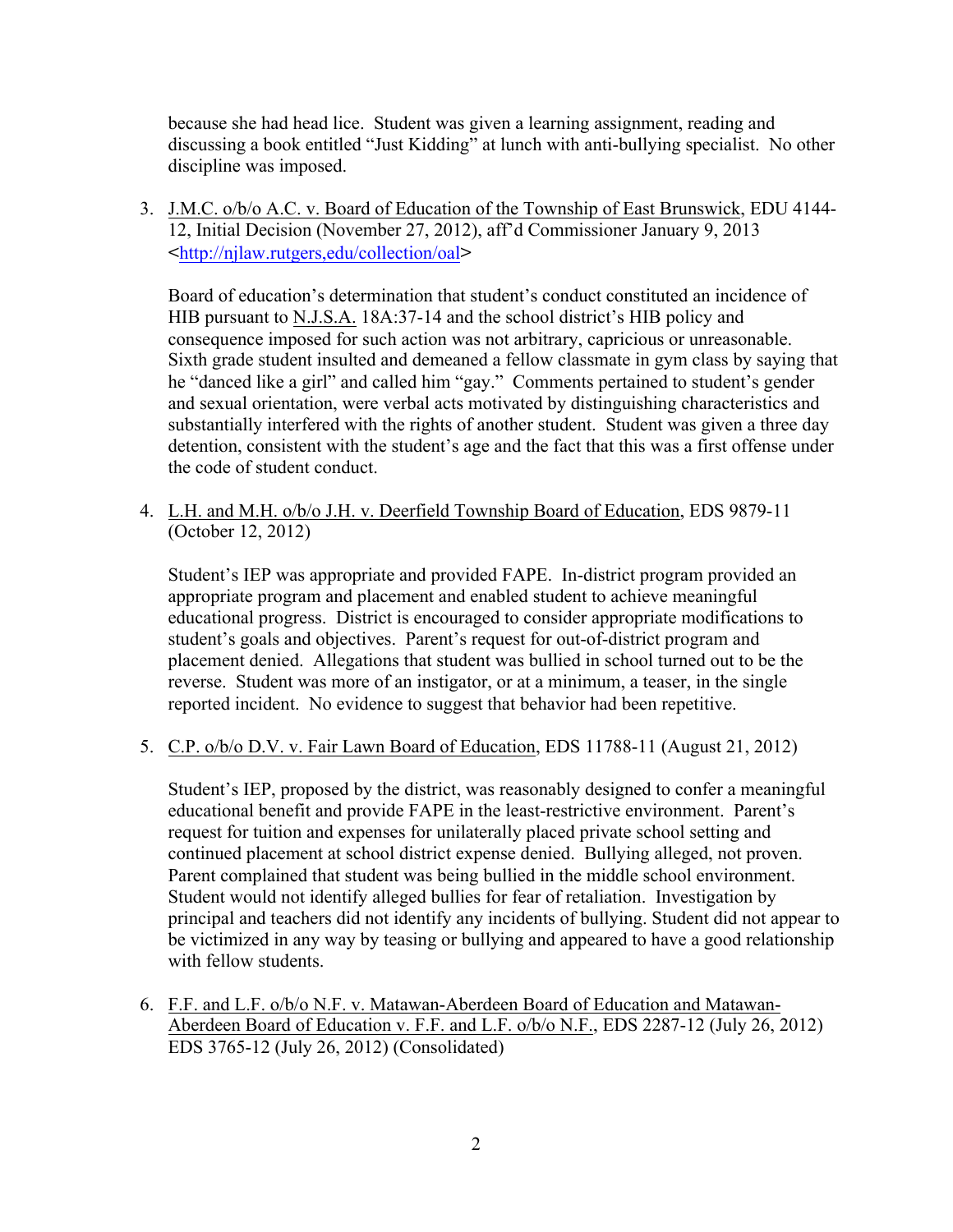Student's program and placement, proposed by the Board through the current IEP, were reasonably calculated to provide student with a meaningful educational benefit in the least restrictive environment, providing FAPE. Parent's request for home instruction through online courses denied. Eleventh grade student who suffered from situational and anxiety had been on home instruction since the eighth grade due to anxiety associated with a fear of bullying. Student had been bullied in the middle school and experienced bullying and harassment incidents near the end of her ninth grade year. The current school environment, includes a new superintendent, deputy superintendent, and special education director, and implementation of the district's new comprehensive HIB policy under the Anti-Bullying Bill of Rights Act. The current school environment under the protection of the Anti-Bullying Bill of Rights Act and the district's HIB policy would provide FAPE in the least restrictive environment.

7. In the Matter of the Tenure Hearing of Steven E. Roth, EDS 15145-115, Initial Decision (May 11, 2012), aff'd Commissioner June 25, 2012 <http://njlaw.rutgers,edu/collection/oal>

Special Education teacher disparaged, confronted and intimidated special education student in geometry classroom setting. Remarks included that no one in the public would care that the student was "special" and chastised the student for objecting to the use of the term. Teacher referred to the Special Services School District name and the fact that the student would never make it back to "regular ed." Teacher's actions were surreptiously recorded on a cell phone; resulting video was used in evidence. ALJ found that teacher's conduct violated school district's HIB policy and constituted unbecoming conduct. Given teacher's successful teaching history, his honest concern for student and severe remorse, ALJ recommended 120 days forfeiture of pay, suspension without pay for the rest of the 2011-2012 school year, withholding of salary increment for the 2012-2013 and 2013-2014 school years, completion of anger management training at teacher's expense and written apologies to student, his parents and all other student present. Commissioner of Education found that penalty of dismissal was warranted; use of intimidation, ridicule and disparagement has no place in the school environment.

8. J.K. o/b/o P.B. v. Board of Education of the Township of Springfield, EDU 09972-09, Initial Decision (October 13, 2011), aff'd Commissioner February 9, 2012

Parent sought reimbursement for student's senior year tuition at out-of-district high school. Parent had unilaterally withdrawn son from board's high school, alleging that Board failed to address persistent issues of HIB during student's junior year. ALJ concluded that actions of the board to investigate and the measures to remediate the alleged bullying were insufficient, found the unilateral placement of the student was appropriate and recommended that parent be granted tuition reimbursement. Commissioner disagreed finding no credible evidence that the bullying actually took place, that no proof was shown to indicate that the board failed to take actions reasonably calculated to end the conduct and that parent failed to exhaust available administrative remedies. District responded to all incidents, met with the parties, counseled against repetitive interaction within the school environment and school activities. Mediation was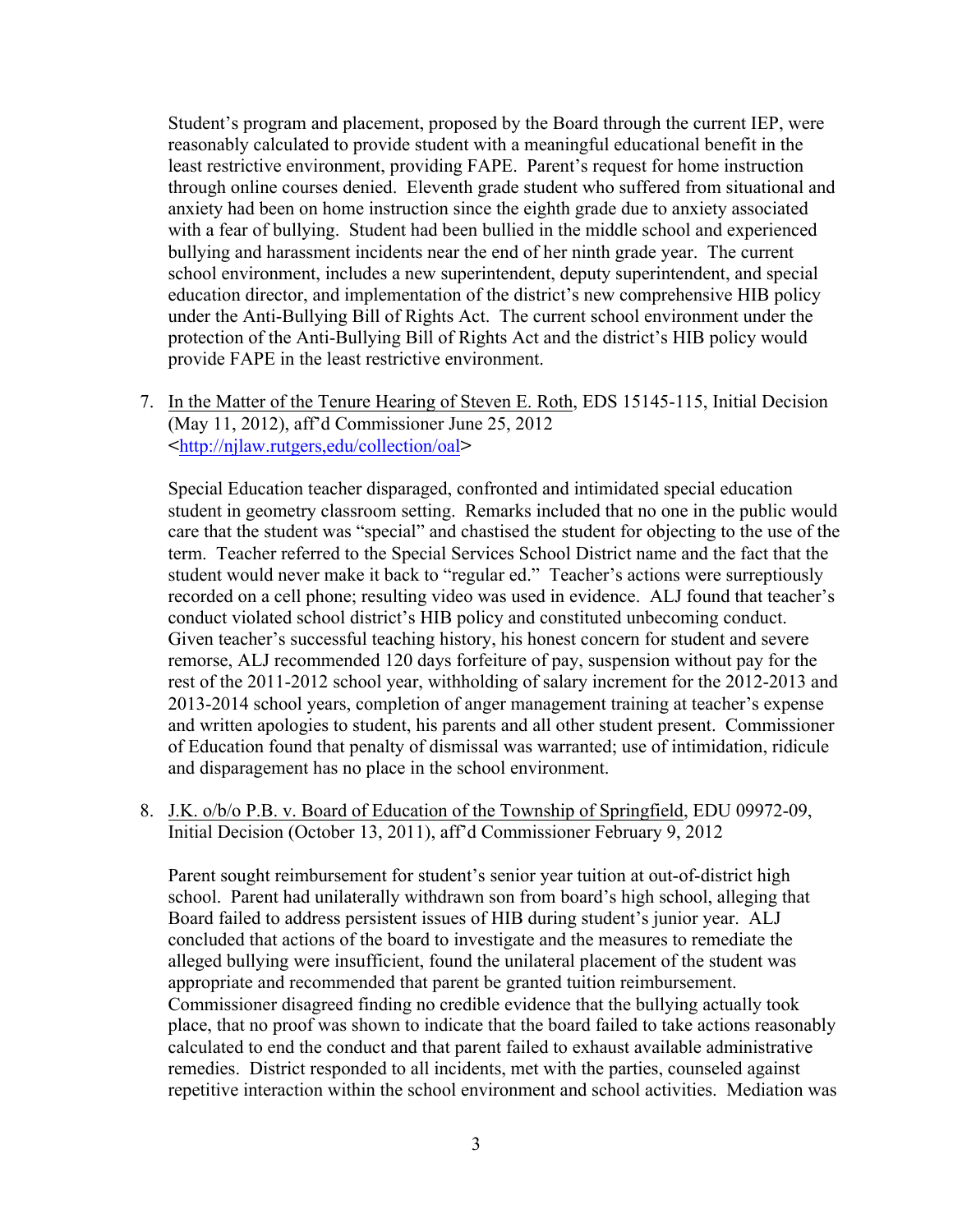offered and rejected. Transfer to a neighboring choice school was rejected. The board's attempt at remediation and prevention were reasonable in light of the totality of the circumstances.

9. L.T. and L.T. o/b/o K.T. v. Neptune Township Bd. of Ed., EDS 11709-11 (March 1, 2012)

Student found eligible for special education and related services. Board of education ordered to develop an IEP for fourteen year old eighth grader that provides FAPE through a program individualized to the student's unique needs and designed to give her meaningful educational benefit. Student was sexually molested at school during her sixth grade year and was bullied, harassed and indirectly threatened during her seventh grade year. Student has PTSD and depressive disorder as well as fear and anxiety associated with school problems.

10. K.L. v. Evesham Twp. Bd. of Ed., A-1771-10T3, December 12, 2011

Parent had sought access to school records regarding alleged incidents of bullying against his children. Appellate Division affirmed trial court in part, reversed in part and remanded for a determination of attorney fees. School personnel notes in question were privileged from disclosure under the attorney work product doctrine. Parent partially prevailed as, after plaintiff filed this lawsuit, the Board released one redacted document to plaintiff that reported the disciplining of another student for violent conduct against plaintiff's son. No determination made as to whether the incidents report advised that the notes were accurately described as "bullying." Disputes about relationships or personal belongings or aggressive conduct without identifiable motivation, do not come within the statutory definition of bullying.

11. Howell Township Board of Education v. J.D. and T.D. o/b/o A.D., EDS 02772-11 (March 17, 2011)

Emergency relief granted for placement of student in CHANGE program based on pattern of inappropriate and dangerous behavior. Student behavior included physical altercations, sexual harassment and bullying of female students and use of racist and threatening language.

12. Mentor v. Hillside Board of Education, 428 Fed. Appx. 222 (3d. Cr. 2011) (May 23, 2011)

Court of Appeals affirmed District Court's dismissal of bus and cafeteria aide's claim of racial discrimination and retaliation under Title VII. Aide was transferred because, despite the school's intervention and remediation regarding her daughter being bullied in class by another student, the aide confronted the parent of the alleged bully. Termination was based on budgetary constraints.